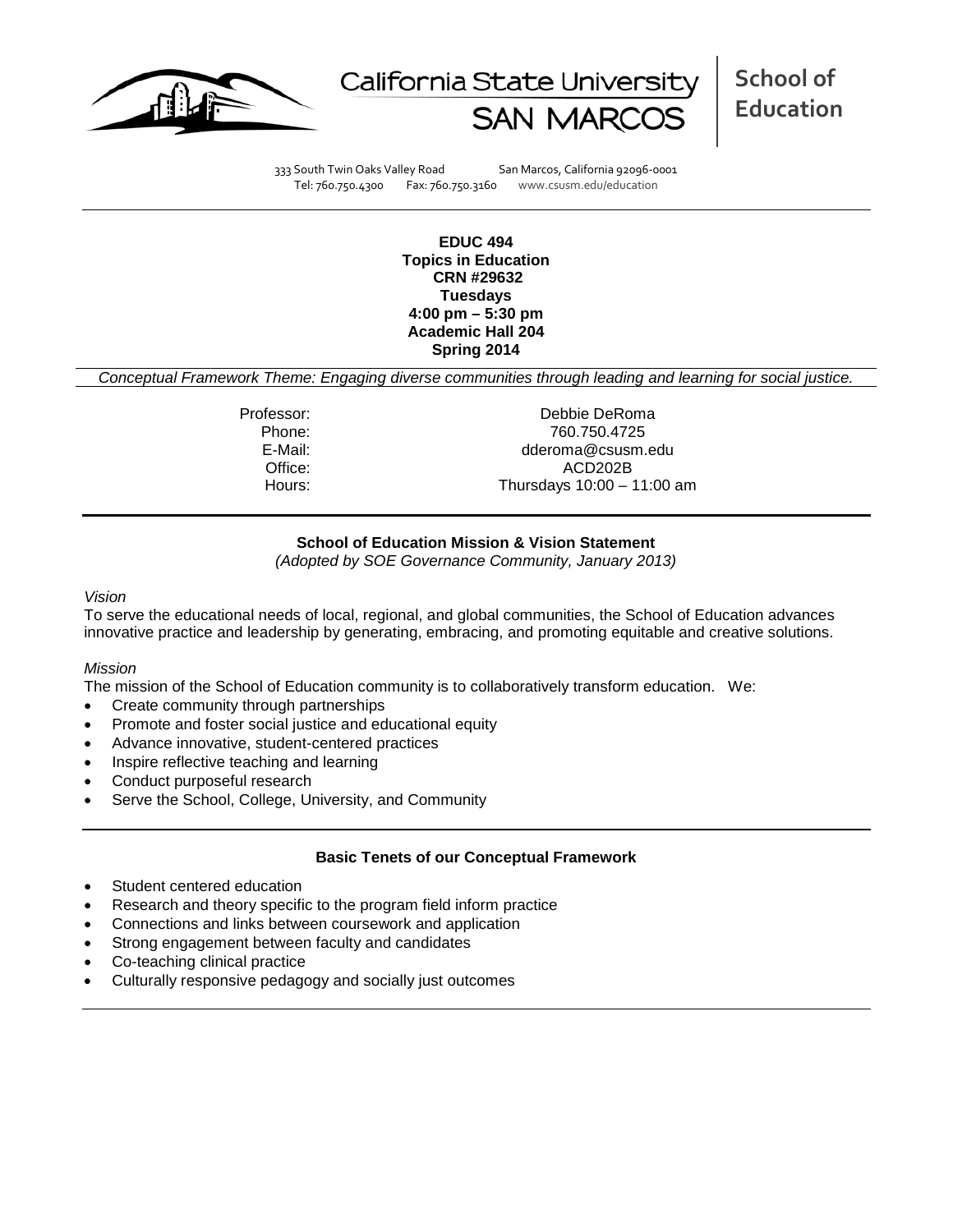# **COURSE DESCRIPTION**

Study of current issues in education. *May be repeated for credit as topics change for a total of six (6) units in any combination of units from EDUC 494, 495, and 496. Students should check the Class Schedule for listing of actual topics.*

DeRoma: The course is designed for students serving as Learning Assistants (LAs), Teaching Assistants (TAs), and Supplemental Instructors (SIs) in undergraduate STEM courses. The course will help integrate educational theory, pedagogy, and practice. It will touch on theoretical issues such as conceptual development, conceptual change, collaborative learning, technology in education, and students' conceptions of various topics in mathematics and science. It will also focus on practical issues encountered in facilitating learning, managing the classroom, formative and summative assessment, curricula development, and differentiating instruction in a collaborative environment. This is a seminar-style course where students are responsible for weekly readings, inclass discussions, and project presentations all based on the LA, TA, or SI field placement.

### **Course Prerequisites**

Accepted as a CSUSM LA, TA, or SI for Spring 2014.

### **Required Texts**

Weekly course readings will be available online through Cougar Courses (CC).

# **STUDENT LEARNING OUTCOMES**

As a result of this course, students will be able to:

- Identify univocal vs. dialogic discourse in a STEM classroom
- Apply appropriate questioning strategies in their work as an LA, TA, Tutor, or SI
- Describe the role of formative assessment and the importance of eliciting student thinking in the STEM classroom
- Utilize student preconceptions to design learning/teaching scenarios
- Manage group investigations related to a topic/concept in their fields of expertise
- Evaluate student activity to recognize examples of "doing science" vs. "doing school"
- Identify the intellectual activity of STEM teaching, including the ongoing opportunities to do math or do science as a teacher

# **GENERAL CONSIDERATIONS**

#### **All University Writing Requirement**

All CSU students must demonstrate competency in writing skills as a requirement for graduation. At California State University San Marcos, students complete the graduation writing assessment through the All-University Writing Requirement. This requirement mandates that every course at the University must have a writing component of at least 2,500 words (approximately 10 pages). The assignments for this course meet this requirement.

#### **CSUSM Academic Honesty Policy**

"Students will be expected to adhere to standards of academic honesty and integrity, as outlined in the Student Academic Honesty Policy. All written work and oral presentation assignments must be original work. All ideas/materials that are borrowed from other sources must have appropriate references to the original sources. Any quoted material should give credit to the source and be punctuated with quotation marks.

Students are responsible for honest completion of their work including examinations. There will be no tolerance for infractions. If you believe there has been an infraction by someone in the class, please bring it to the instructor's attention. The instructor reserves the right to discipline any student for academic dishonesty in accordance with the general rules and regulations of the university. Disciplinary action may include the lowering of grades and/or the assignment of a failing grade for an exam, assignment, or the class as a whole."

Incidents of Academic Dishonesty will be reported to the Dean of Students. Sanctions at the University level may include suspension or expulsion from the University.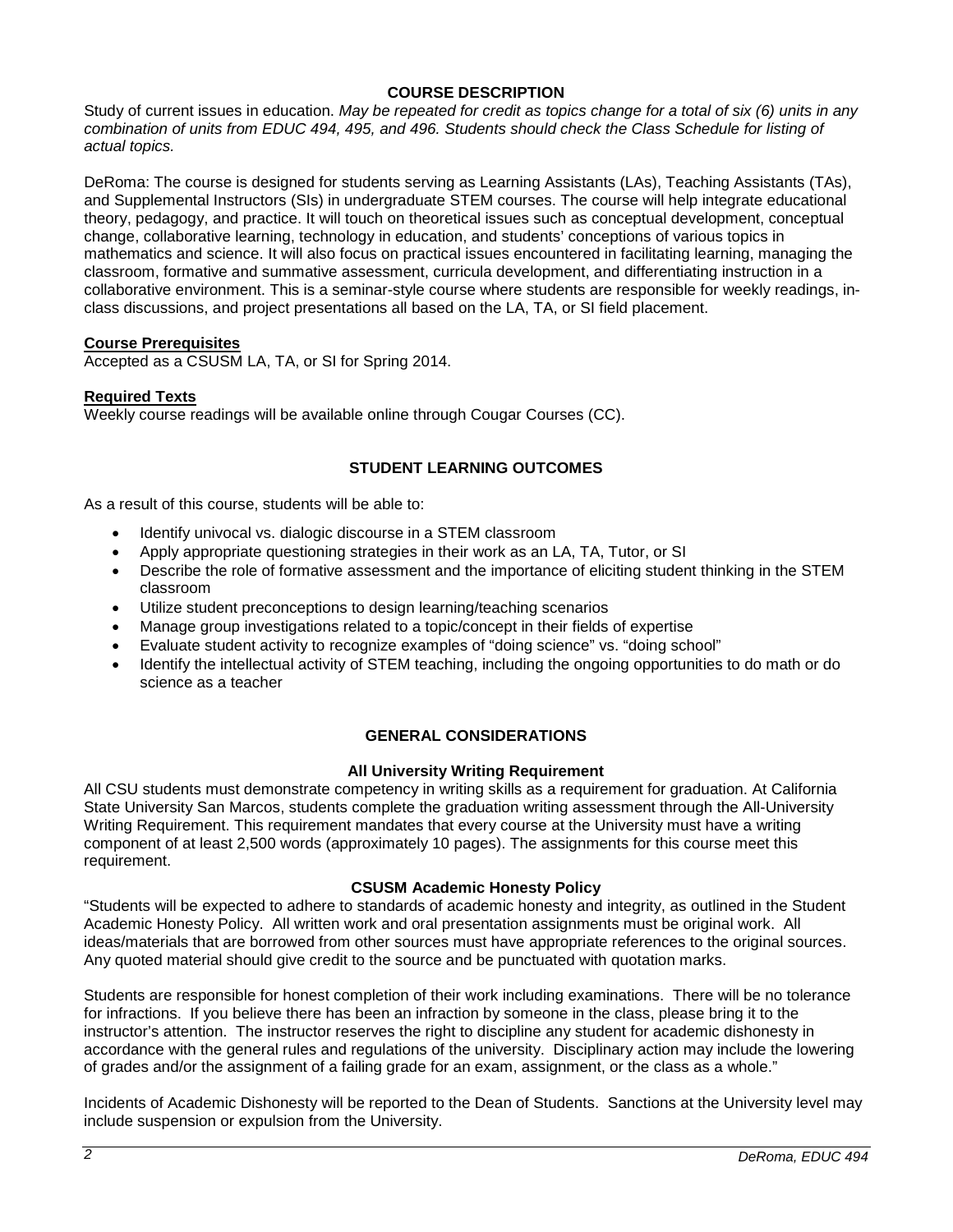# **Plagiarism:**

As an educator, it is expected that each candidate will do his/her own work, and contribute equally to group projects and processes. Plagiarism or cheating is unacceptable under any circumstances. If you are in doubt about whether your work is paraphrased or plagiarized see the Plagiarism Prevention for Students website [http://library.csusm.edu/plagiarism/index.html.](http://library.csusm.edu/plagiarism/index.html) If there are questions about academic honesty, please consult the University catalog.

# **Students with Disabilities Requiring Reasonable Accommodations**

Candidates with disabilities who require reasonable accommodations must be approved for services by providing appropriate and recent documentation to the Office of Disable Student Services (DSS). This office is located in Craven Hall 4300, and can be contacted by phone at (760) 750-4905, or TTY (760) 750-4909. Candidates authorized by DSS to receive reasonable accommodations should meet with their instructor during office hours or, in order to ensure confidentiality, in a more private setting.

# **Use of Technology**

Candidates are expected to demonstrate competency in the use of various forms of technology (i.e. word processing, electronic mail, Moodle, use of the Internet, and/or multimedia presentations). Specific requirements for course assignments with regard to technology are at the discretion of the instructor. Keep a digital copy of all assignments for use in your teaching portfolio. All assignments will be submitted online, and some will be submitted in hard copy as well. Details will be given in class.

### **Electronic Communication Protocol**

Electronic correspondence is a part of your professional interactions. If you need to contact the instructor, e-mail is often the easiest way to do so. It is my intention to respond to all received e-mails in a timely manner. Please be reminded that e-mail and on-line discussions are a very specific form of communication, with their own nuances and etiquette. For instance, electronic messages sent in all upper case (or lower case) letters, major typos, or slang, often communicate more than the sender originally intended. With that said, please be mindful of all e-mail and on-line discussion messages you send to your colleagues, to faculty members in the School of Education, or to persons within the greater educational community. All electronic messages should be crafted with professionalism and care.

Things to consider:

- Would I say in person what this electronic message specifically says?
- How could this message be misconstrued?
- Does this message represent my highest self?
- Am I sending this electronic message to avoid a face-to-face conversation?

In addition, if there is ever a concern with an electronic message sent to you, please talk with the author in person in order to correct any confusion.

# **COURSE REQUIREMENTS AND GRADING STANDARDS**

#### **Key Assignments**

This course is a seminar, and its success will depend on the active participation of all members in helping to shape its ultimate content and relevance. Our primary activity will be in-depth discussions of course topics and readings. Requirements include the following:

- 1. *Class Discussion/Participation (20%) –* Class members are expected to contribute to class discussions. The purpose of these discussions is to help us as individuals, and as a group, develop meaningful interpretations of the ideas conveyed by the readings, and to make connections to the class members' teaching experience. There will be weekly questions regarding the assigned article(s). The expectation is that students are attending every class session and participating in the discussions.
- 2. *Weekly Reading Reflections (15%) –* Each class member is expected to answer a collection of questions based on the weekly article reading. Post responses to CC.
- 3. *Weekly Teaching Reflections (15%) –* Each LA is expected to spend approximately 5-7 hours per week working with STEM undergraduates in collaborative, learner-centered environments. Using this experience as a guide, fill out weekly teaching reflection questions. Post responses to CC. These reflections may be shared with the CSM lead faculty; however, LA names – not departments/courses – will be removed.

\*\*NOTE\*\* After several weeks, if you have only interacted with a handful of students (and/or mainly on an individual basis), contact your LA course instructor (me).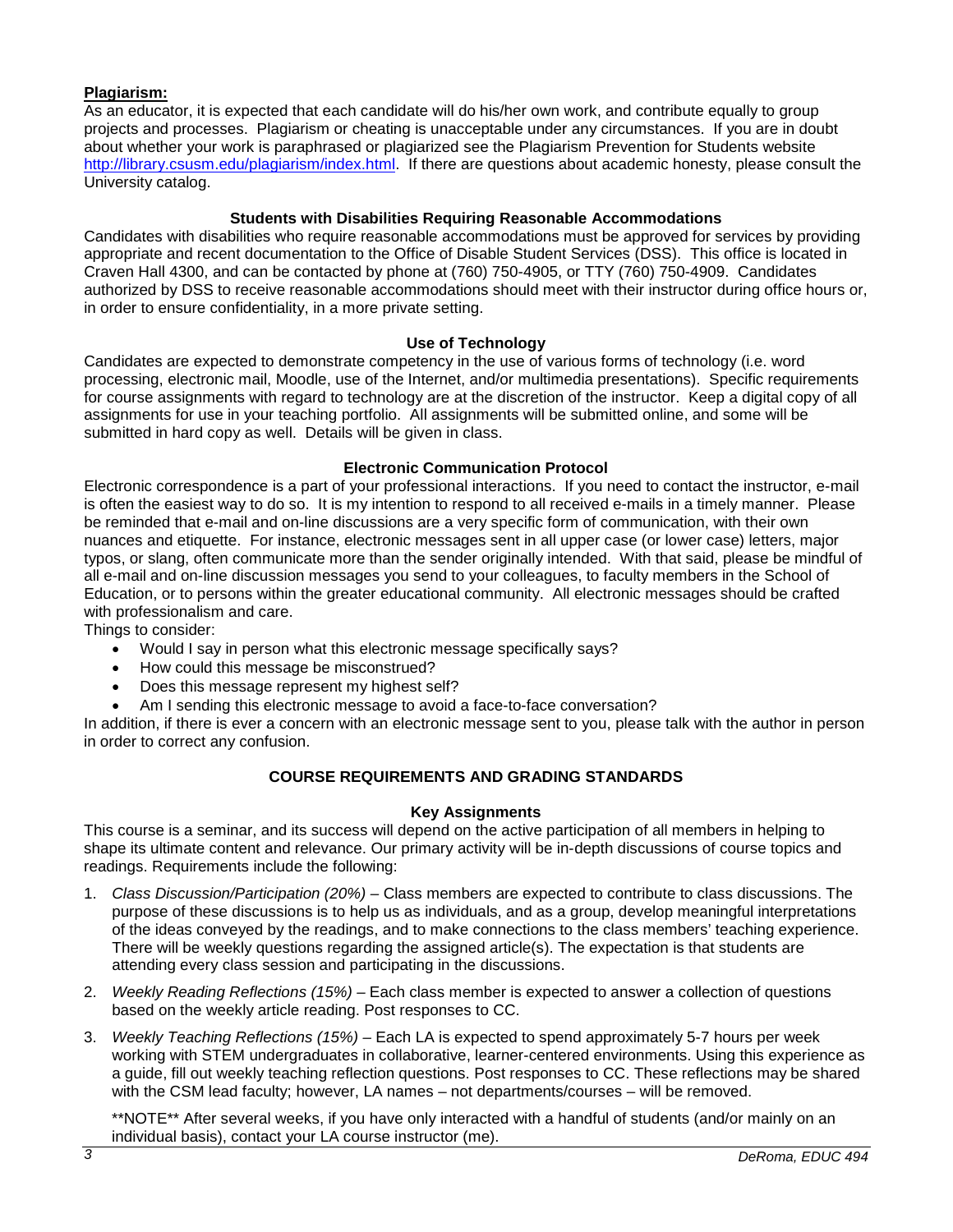- 4. *Interview / Peer Observation (30%) –* (A.) Each LA will be required to conduct an interview to practice questioning and to better understand a peer's ideas about a scientific or mathematical concept. Results of this interview will be written up and used in class discussions and submitted to the course instructor. (B.) In addition, each LA will complete and submit a written summary of a field observation of another LA. During the LA Seminar, you will also have a consultation session with the LA you observed. (Likewise, you will also be observed and participate in a consultation session.)
- 5. *Weekly Meetings with Lead Faculty in Mathematics and Science to Plan Instruction (20%) –* Each week, LAs are responsible for meeting with the CSM lead faculty to plan and reflect on instruction and to discuss student achievement. Students cannot pass the LA Seminar course if they fail to meet with the Lead Instructor each week.

\*\*NOTE\*\* If you find that your Lead Instructor is not meeting with you, notify your LA course instructor immediately so that this can be corrected.

# **Grading**

Course grades will be based on the following grading scale:

| A  | $\mathbf{r}$ and $\mathbf{r}$ | Excellent            |          |      | $90 - 100\%$      |
|----|-------------------------------|----------------------|----------|------|-------------------|
| B  |                               | Above Average        |          | 80 — | -89%              |
| C. |                               | Average              |          |      | $\ldots$ 70 - 79% |
| D  |                               | <b>Below Average</b> |          |      | $60 - 69%$        |
| F. |                               | Failing              | $\cdots$ |      | less than 60%     |

Unless *prior arrangements* have been agreed to with the instructor, work submitted late, but within one week of the due date will be reduced by one letter grade, and work received over one week late will receive no credit.

#### **School of Education Attendance Policy**

Due to the dynamic and interactive nature of courses in the School of Education, all students are expected to attend all classes and participate actively. At a minimum, students must attend more than 80% of class time, or s/he may not receive a passing grade for the course at the discretion of the instructor. Individual instructors may adopt more stringent attendance requirements. Should the student have extenuating circumstances, s/he should contact the instructor as soon as possible. *(Adopted by the COE Governance Community, December, 1997).*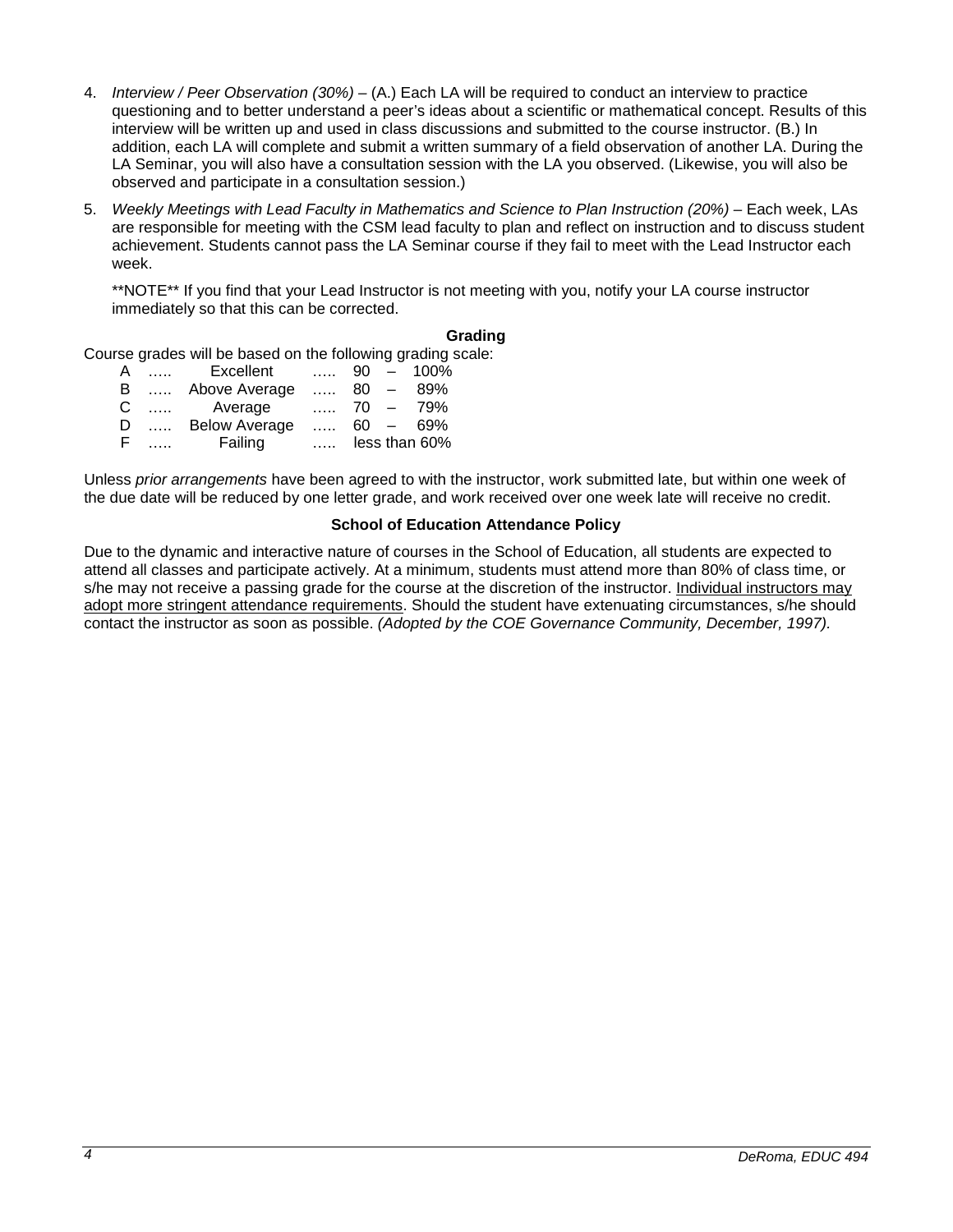# **TENTATIVE\* SCHEDULE**

| Date                | <b>Topic</b>                                                                       | <b>Reading/Assignment</b><br>(To be completed BEFORE class)                                                                                                                                                                                                                                                          |  |  |  |  |
|---------------------|------------------------------------------------------------------------------------|----------------------------------------------------------------------------------------------------------------------------------------------------------------------------------------------------------------------------------------------------------------------------------------------------------------------|--|--|--|--|
| Week 1<br>1/21/14   | Introduction to Being an LA                                                        | LA Entrance Survey                                                                                                                                                                                                                                                                                                   |  |  |  |  |
| Week 2<br>1/28/14   | Classroom Discourse: Dialogic versus Univocal                                      | Knuth, E., & Peressini, D. (2001). Unpacking the<br>nature of discourse in mathematics<br>classrooms. Mathematics Teaching in the<br>Middle School. 6(5). 320-325.<br>Week 1 Teaching & Reading Reflections                                                                                                          |  |  |  |  |
| Week 3<br>2/4/14    | <b>Questions and Questioning Strategies</b><br>(Discuss protocol for LA interview) | Trowbridge, L. W., Bybee, R. W., & Powell, J. C.<br>(2000). Questioning and discussion. In<br>Teaching secondary school science:<br>Strategies for developing scientific literacy<br>(1st ed). Upper Saddle River, NJ: Merrill.<br>LA Contract - signed by professor<br>Week 2 Teaching & Reading Reflections        |  |  |  |  |
| 2/11/14             | Learning Theory I: Mental Models                                                   | Redish, E. (1994). Implications of cognitive studies<br>for teaching physics. American Journal of<br>Physics. 62(9).<br>Week 3 Teaching & Reading Reflections                                                                                                                                                        |  |  |  |  |
| Week 5<br>2/18/14   | <b>Formative Assessment</b><br>Guest Speaker: Dr. Ed Price                         | Black, P., Harrison, C. (2010). Formative<br>Assessment in Science. In Good Practices in<br>Science Teaching: What Research Has to<br>Say. Open University Press.<br>Week 4 Teaching & Reading Reflections                                                                                                           |  |  |  |  |
| Week 6<br>2/25/14   | <b>Mindsets</b><br>(Discuss protocol for LA observation)                           | Dweck, C. (2008). Mindsets and Math/Science<br>Achievement. Carnegie Corporation of New<br>York-Institute for Advanced Study<br><b>Commission on Mathematics and Science</b><br>Education<br>Week 5 Teaching & Reading Reflections<br><b>Summary of LA Interview Assignment</b>                                      |  |  |  |  |
| Week 7<br>3/4/14    | <b>Student Ideas in Content Areas</b>                                              | See miscellaneous articles posted on CC relevant<br>to topic areas.<br>Week 6 Teaching & Reading Reflections                                                                                                                                                                                                         |  |  |  |  |
| Week 8<br>3/11/14   | Cooperative Learning & Motivation                                                  | Frey, N., Fisher, D., Everlove, S. (2009). Defining<br>Productive Group Work. In Productive Group<br>Work. Alexandria, VA: ASCD<br>Frey, N., Fisher, D., Everlove, S. (2009).<br>Promoting Face-to-Face interactions. In<br>Productive Group Work. Alexandria, VA:<br>ASCD.<br>Week 7 Teaching & Reading Reflections |  |  |  |  |
| Week 9<br>3/18/14   | Metacognition<br>(Debrief observations)                                            | Schoenfeld, A. (1987). What's all the fuss about<br>metacognition? In A. Schoenfeld (Ed.)<br><b>Cognitive Science and Mathematics</b><br>Education (pp. 189-215). Hillsdale, NJ:<br>Lawrence Erlbaum Associates.<br>Week 8 Teaching & Reading Reflections                                                            |  |  |  |  |
| Week 10<br>3/25/14  | LA Celebration & Recruitment Event                                                 | Week 9 Teaching & Reading Reflections<br><b>Summary of LA Observation Assignment</b>                                                                                                                                                                                                                                 |  |  |  |  |
| <b>SPRING BREAK</b> |                                                                                    |                                                                                                                                                                                                                                                                                                                      |  |  |  |  |